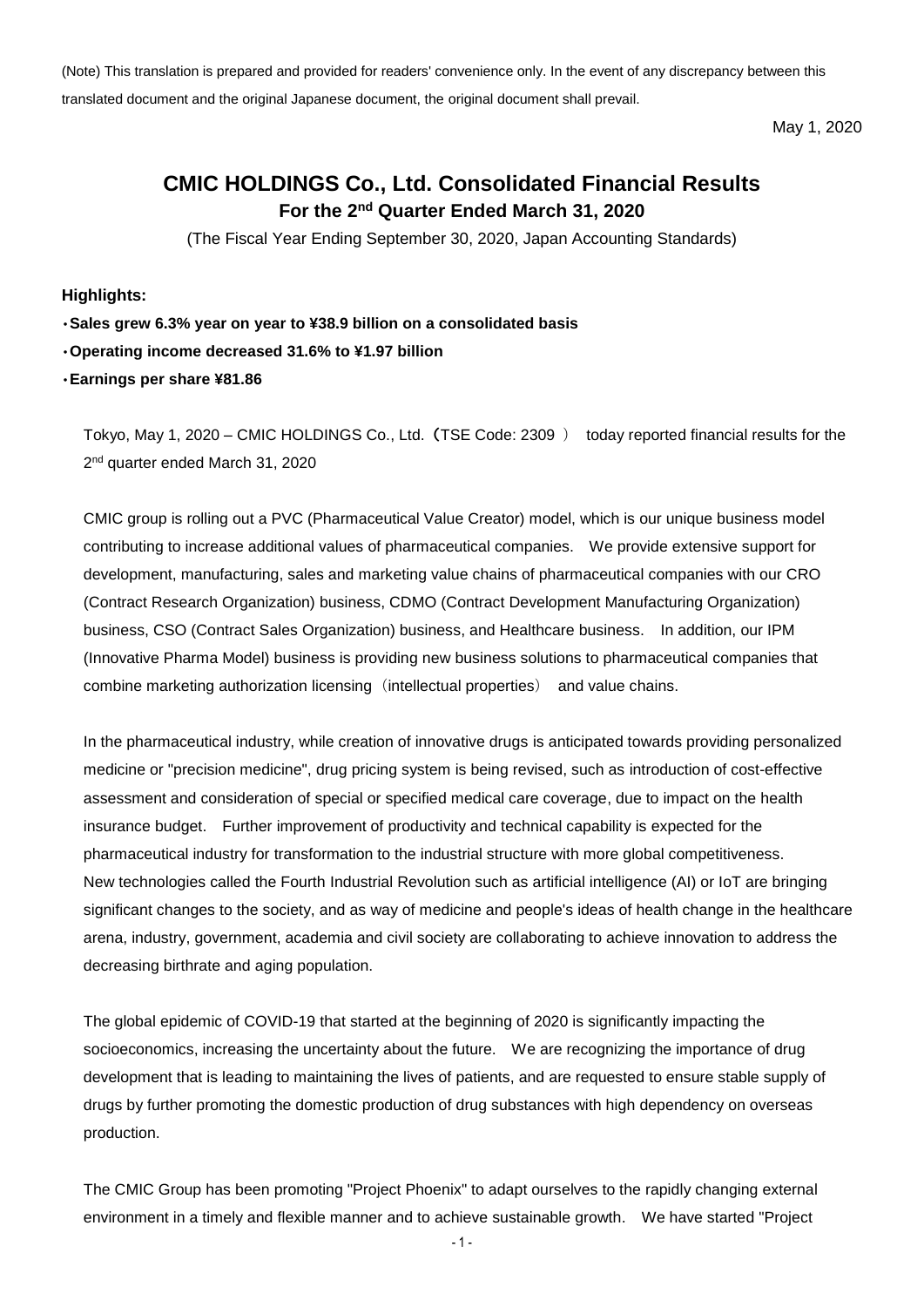Phoenix 3.0" to expand the application of our unique business model "PVC" (that provides end-to-end support for pharmaceutical companies) to the healthcare arena and promote new business creation. In addition, to achieve the mid-to-long-term corporate value improvement of our group, the mid-term plan (FY2019-2021) includes focus activity items such as acceleration of PVC model, expansion of globalization, and creation of healthcare business. We are implementing various group-wide measures to execute such activities continuously to achieve the mid-term plan.

As a life science company, CMIC Group will support the development of effective treatment and precautions against the new coronavirus, contribute to providing efficacious treatment for early recovery of patients and maintaining the hospital system, and deliver our mission as a healthcare company.

#### **Sales and Operating Income**

In the first half of the current fiscal year, we are addressing the top-priority items identified in the mid-term plan including business incubation in healthcare arena.

On the other hand, following the outbreak of COVID-19, we had no choice but to suspend or reduce sales activities including restriction on hospital visits, delayed collection of safety information, and cancellation of academic conferences and seminars.

Sales in the first half of fiscal year 2020 was 38.9 billion (grew 6.3% year-on-year) driven by the CDMO and CSO business growth. Operating income was 1,970 million (down 31.6% year-on-year) mainly due to decrease in profits of CRO business, despite the improvements of CDMO business and CSO business.

## **Segment Information**

The business results by segment are listed as below:

Please note that reported segment was changed. We compare the percentage change in sales and operating income by segment versus the same period during the previous year, using the segments after the changes as the basis.

|                  |                  |           |            | (Millions of yen) |
|------------------|------------------|-----------|------------|-------------------|
|                  | <b>1H FY2020</b> | 1H FY2019 | YoY Change | YoY Change        |
|                  |                  |           | Amount     | %                 |
| Sales            | 17,898           | 18,797    | (898)      | (4.8)             |
| Operating income | 2,930            | 4,143     | (1,212)    | (29.3)            |

#### **CRO (Contract Research Organization) Business**

In this business, we provide services primarily to pharmaceutical companies to support drug development. In the first half of the current fiscal year, we are supporting overseas companies entering the Japanese market and non-healthcare companies entering the healthcare sphere, promoting measures to address sophisticating development needs including biopharmaceuticals and regenerative medicines, and expanding our presence in Asia.

For clinical services, we are promoting our order-receiving activities for global studies and PVC projects involving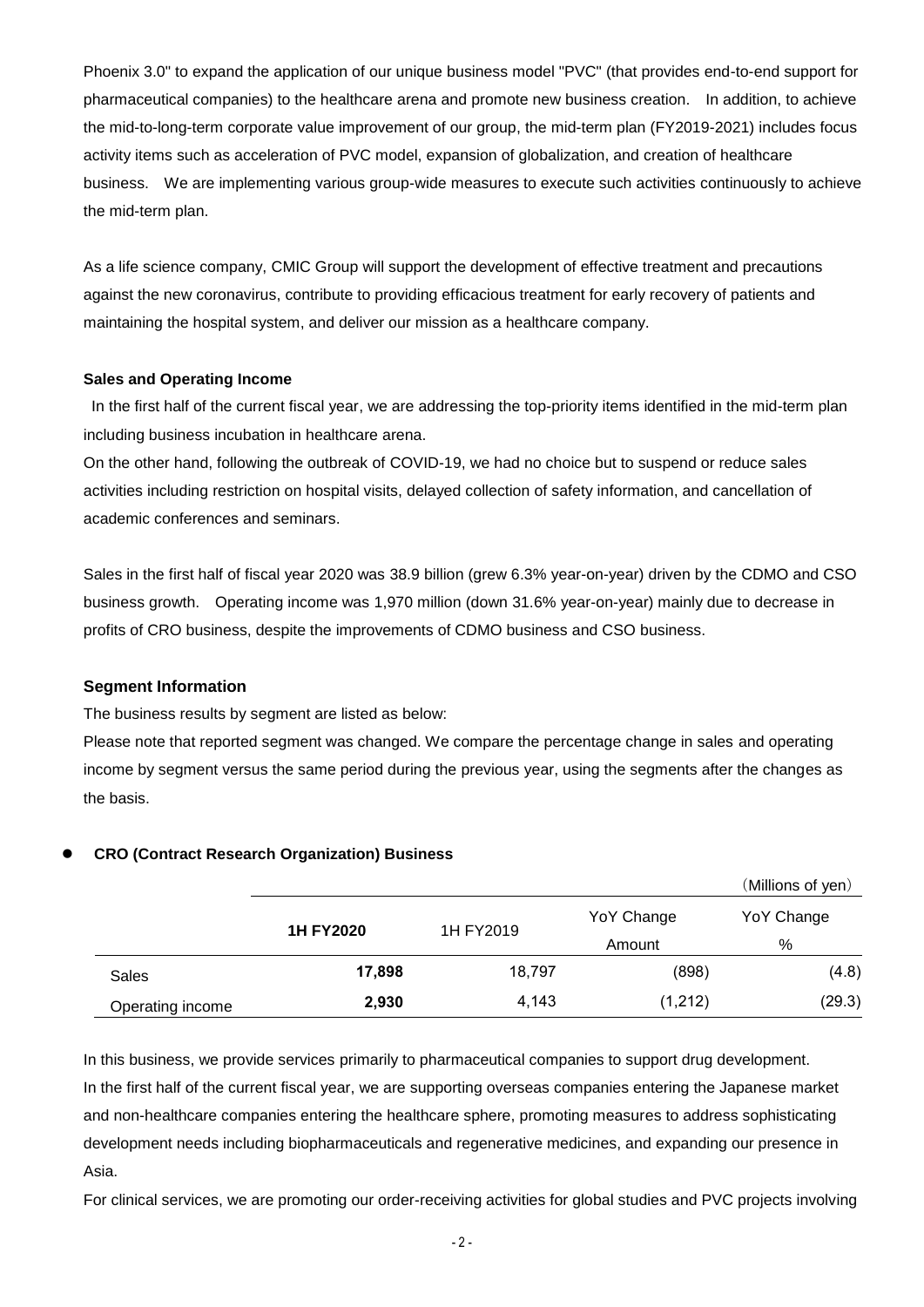multiple business units, as well as for clinical trials using cutting-edge technologies that utilize digital technologies, and improving the expertise and technical capabilities of our human resources. For non-clinical services, our laboratories in Japan and the United States are further collaborating to provide drug discovery support for advanced medicine including nucleic acid drugs and regenerative medicine. Sales were below the same period last year due to the impact of delay in receiving orders and cancellation/postponement of existing projects. Operating income was also below the same period last year impacted by reduced operation rates and listing of unprofitable projects.

## **CDMO (Contract Development Manufacturing Organization) Business**

|                  |                  |           |            | (Millions of yen) |
|------------------|------------------|-----------|------------|-------------------|
|                  | <b>1H FY2020</b> | 1H FY2019 | YoY Change | YoY Change        |
|                  |                  |           | Amount     | %                 |
| Sales            | 10,325           | 7,724     | $+2,601$   | $+33.7$           |
| Operating income | 147              | (147)     | $+294$     | ٠                 |

In this business, we provide services primarily to pharmaceutical companies to support drug formula development and manufacturing.

In the first half of the current fiscal year, CDMO business is further improving technical capabilities, developing low-cost production structure, and enhancing competitiveness through strategic capital investment as a global pharmaceutical drug manufacturing platform that includes formulation design, investigational new drug manufacturing, and commercial production.

Sales and operating income exceeded the same period last year thanks to increased contract volume in Japan and the sales contribution by CMIC CMO Nishine Co., Ltd., despite the reduction of contract volume following the inventory adjustment by customers in the United States.

## **CSO (Contract Sales Organization) Business**

|                  |                  |           |            | (Millions of yen)        |
|------------------|------------------|-----------|------------|--------------------------|
|                  | <b>1H FY2020</b> | 1H FY2019 | YoY Change | YoY Change               |
|                  |                  |           | Amount     | %                        |
| <b>Sales</b>     | 4,313            | 3,701     | $+611$     | $+16.5$                  |
| Operating income | 437              | (33)      | $+471$     | $\overline{\phantom{0}}$ |

In this business, we provide sales- and marketing-support services, primarily to pharmaceutical companies. In the first half of the current fiscal year, in addition to the medical representative (MR) dispatch and other related services, we are providing comprehensive solution that combines multiple communication channels and various services including dispatch and training of Medical Affairs personnel.

Sales and operating income exceeded the same period last year thanks to the steady progress in MR dispatch projects acquired in the previous period and the operation rates maintained at the high level.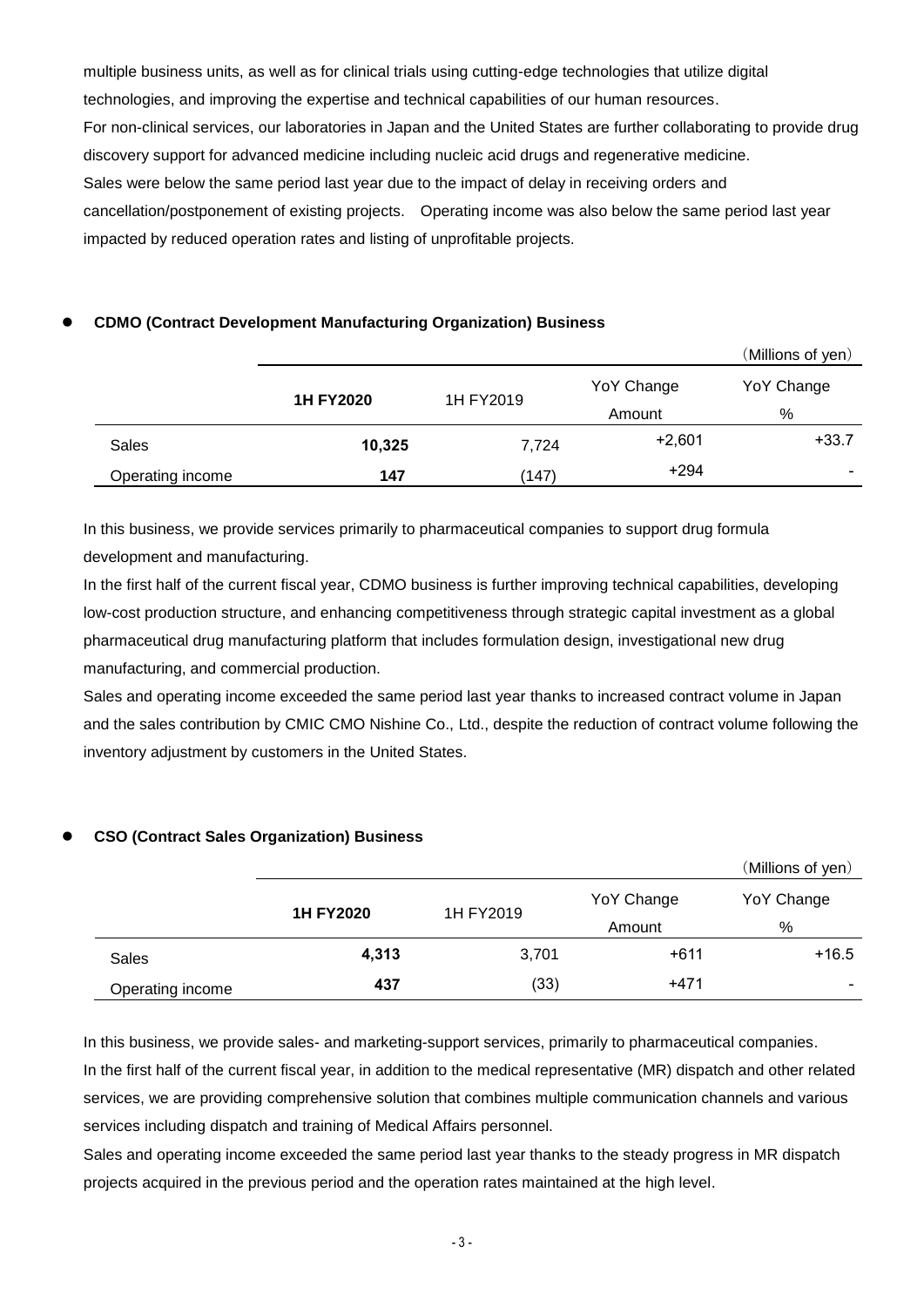## **Healthcare Business**

(Millions of yen)

|                  | <b>1H FY2020</b> | 1H FY2019 | YoY Change<br>Amount | YoY Change<br>% |
|------------------|------------------|-----------|----------------------|-----------------|
| Sales            | 4,892            | 4,903     | (11)                 | (0.2)           |
| Operating income | 262              | 579       | (316)                | (54.6)          |

In this business, we provide SMO services, healthcare services related to treating, maintaining, and promoting the health for medical institutions, patients and general consumer, and services related to BPO and human resources. In the first half of the current fiscal year, we are further strengthening the oncology capabilities in the SMO operations and providing new services. We are creating new business for early detection and prevention of aggravation of disease, including "harmo" electronic prescription record service and "SelCheck" (self-screening) service. We will strive to win new SMO business orders and aim to expedite the in-flow of income for the new healthcare business.

Sales were consistent with the corresponding period last year despite growth in both SMO operations and healthcare services, due to reduction in work volume for some BPO/Staffing services. Operating income was below the same period last year impacted by lower sales of BPO/Staffing services and prior investment cost to create new healthcare business models.

|                  |                  |           |            | (Millions of yen) |
|------------------|------------------|-----------|------------|-------------------|
|                  |                  |           | YoY Change | YoY Change        |
|                  | <b>1H FY2020</b> | 1H FY2019 | Amount     | %                 |
| <b>Sales</b>     | 1,912            | 1,881     | $+30$      | $+1.6$            |
| Operating income | 67               | (108)     | $+175$     |                   |

## **IPM (Innovative Pharma Model) Business**

IPM business provides new business solutions to pharmaceutical companies that combine value chains and marketing authorization licenses (intellectual properties) possessed by our group. We are mainly delivering development and marketing services for orphan drugs and diagnostics.

In the first half of this fiscal year, we are selling orphan drugs, including products developed in-house. Further, we are strengthening business foundation through provision of IPM platform such as supporting foreign companies entering the Japanese market and providing strategic options to pharmaceutical companies in accordance with their business model changes. We will further expand the business scale and reach profitability by continuing to provide new business solutions.

Though sales were consistent with the corresponding period last year, due to the effect of cost reduction and commission income, operating surplus was recorded.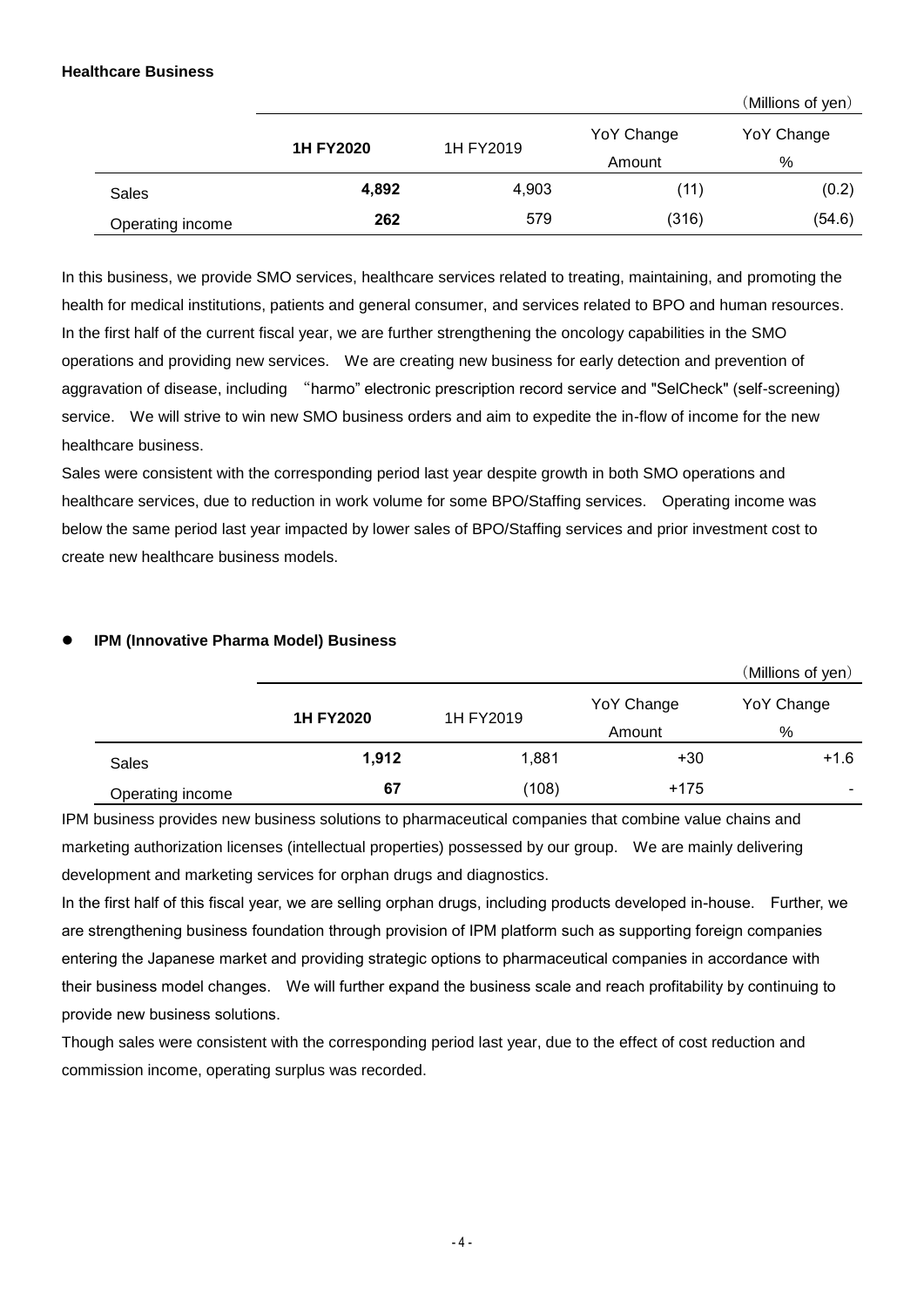## **Ordinary Income**

Ordinary income for the first half of the current fiscal year was ¥2,368 million (down 11.0% YoY). For non-operating income, we recorded ¥492 million of share of profit of entities accounted for using equity method, for non-operating expenses we recorded ¥94 million of interest expenses.

## **Profit attributable to owners of parent**

Current profit attributable to owners of parent for the first half of the current fiscal year was ¥1,479 million (down 3.7% YoY).

For extraordinary income, we recorded ¥5 million as gain on sales of non-current assets, and as for extraordinary losses, we recorded ¥114 million as loss on valuation of investment securities and loss on sales of non-current assets. ¥674 million was recorded as total income taxes, and ¥105 million as loss attributable to non-controlling interests.

## **Overview of the financial condition**

#### Assets, liabilities, and net assets

Total assets at the end of the first half of the current fiscal year increased by ¥5,438 million YoY to ¥85.618 billion. This is mainly due to an increase in cash and deposits, notes and accounts receivable - trade, and tangible fixed assets of CDMO business, against a decrease investment securities.

Total liabilities increased by ¥4,543 million YoY to ¥51.729 billion. Most of the above is attributable to increase in borrowings from financial institutions anticipating the impact of COVID-19 and decrease in income taxes payable and provision for bonuses.

Total net assets increased by ¥895 million YoY to ¥33.889 billion. This is mainly due to an increase in retained earnings, against a decrease in unrealized gain (loss) on securities.

## **Future Outlook**

CMIC Group supports pharmaceutical companies and medical institutions through drug development, manufacturing, sales and marketing. The cooperation of medical institutions is essential for conducting clinical trials to confirm the efficacy and safety of drug candidate substances and for the collection of safety information in the post-marketing period.

Due to the global pandemic of COVID-19, while there is an urgent need to develop drugs to treat COVID-19, many pharmaceutical R&D projects have been postponed and cancelled with no prospect of restart timing at present, in order to prevent the healthcare system from being overwhelmed.

CMIC Group business performance is significantly affected by when COVID-19 pandemic will end, because our group has been significantly restricted in its business activities, including its self-limited visits to medical institutions.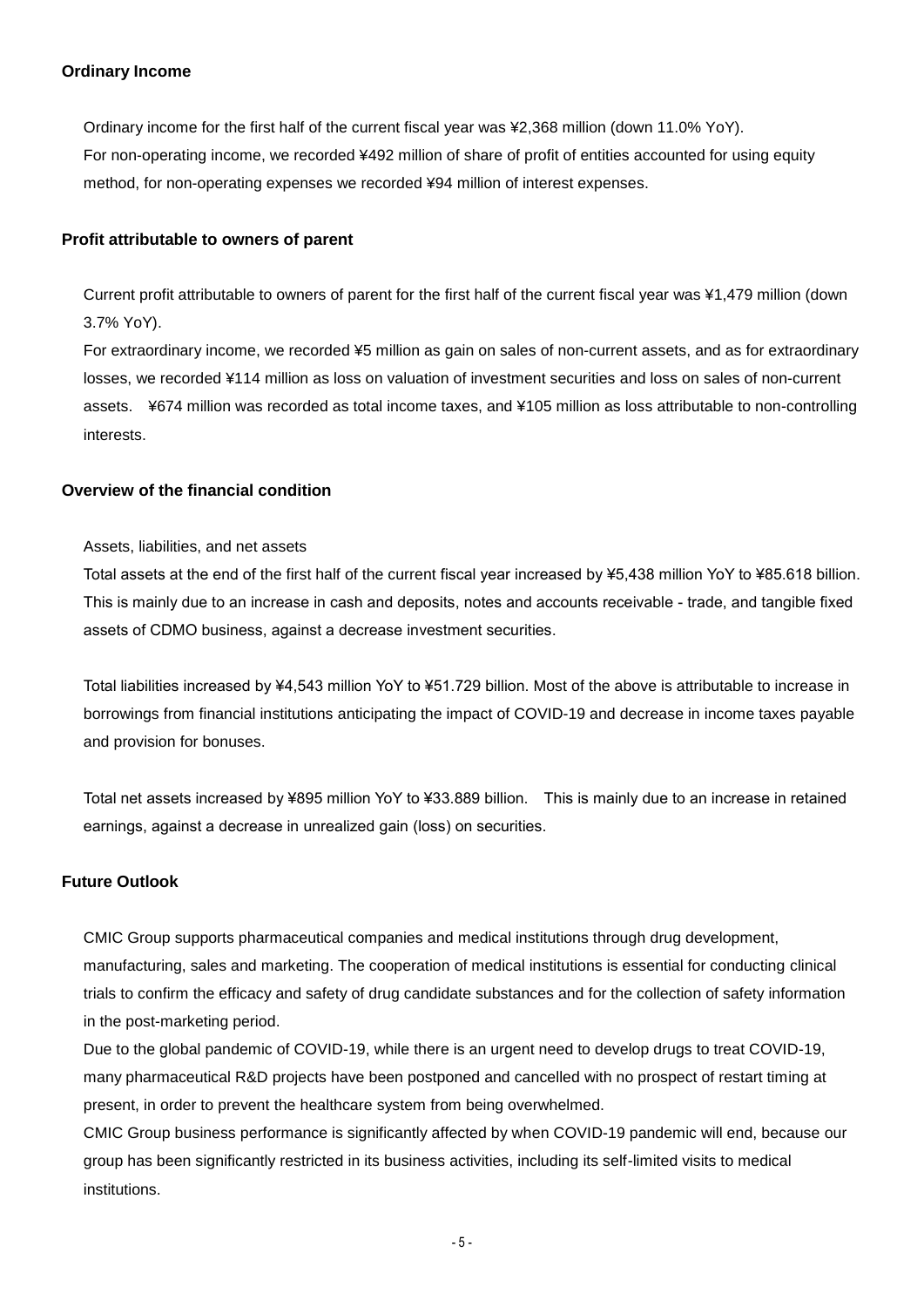Since it is quite difficult to predict the impact of COVID-19 on CMIC Group future business performance, our future outlook is undetermined. We will closely monitor the development of COVID-19, and the future outlook will be announced immediately after reasonable calculation becomes possible.

#### **Cautionary statement:**

This material includes forward-looking statements based on assumptions and beliefs in light of the information currently available to management, and is subject to significant risks and uncertainties. Actual financial results may vary materially from the content of this material depending on a number of factors. While this material contains information on pharmaceuticals (including compounds under development), this information is not intended to make any representations or advertisements regarding the efficacy or effectiveness of their preparations, promote any kind of unapproved uses, nor provide medical advice of any kind.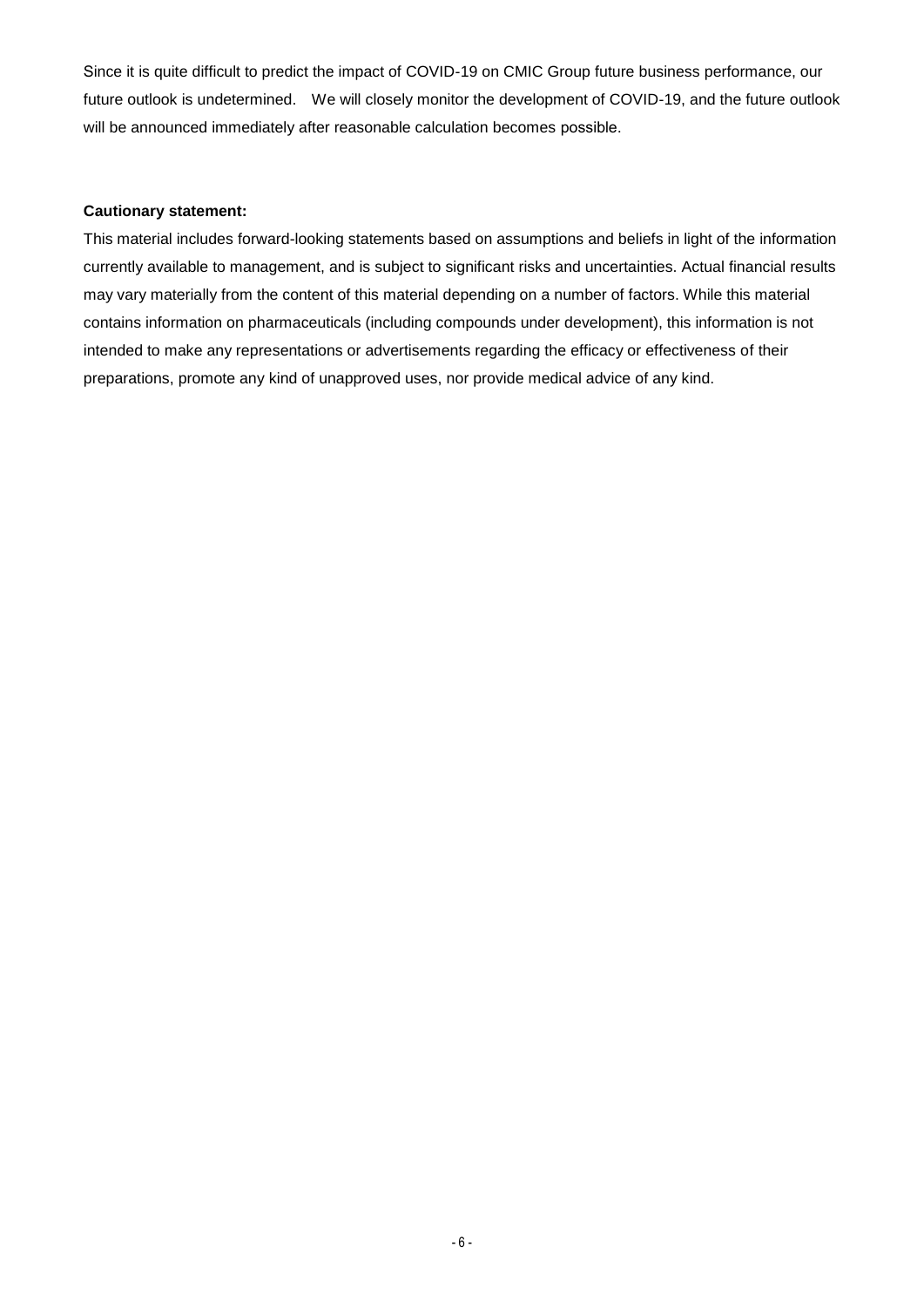## **Summary of Results for the 2 nd Quarter Ended March 31, 2020 October 1, 2019 through March 31, 2020)**

(1) Consolidated financial results (Millions of yen; amounts less than one million yen are omitted) (Percentage figures indicate increase compared with the corresponding period of the prior fiscal year)

|                                         | <b>1H FY2020</b> |        | 1H FY2019 |        |
|-----------------------------------------|------------------|--------|-----------|--------|
|                                         |                  | Change |           | Change |
|                                         |                  | $(\%)$ |           | (% )   |
| Net sales                               | 38,958           | 6.3    | 36,633    | 8.9    |
| Operating income                        | 1,970            | (31.6) | 2,879     | 16.5   |
| Ordinary income                         | 2,368            | (11.0) | 2,661     | 19.6   |
| Profit attributable to owners of parent | 1,479            | (3.7)  | 1,536     | 214.1  |
| Earnings per share (Yen)                | 81.86            |        | 82.72     |        |
| Diluted net income per share (Yen)      |                  |        |           |        |

Reference: Comprehensive income: 1st half FY2020: ¥1,351 million (up72.6 % YoY), 1st half FY2019: ¥783 million (down 38.6% YoY)

(2) Consolidated financial position (Millions of yen; amounts less than one million yen are omitted)

|                            | <b>End Q2 FY2020</b> | Year End FY2019 |
|----------------------------|----------------------|-----------------|
| Total assets               | 85,618               | 80,179          |
| Net assets                 | 33,889               | 32,994          |
| Equity ratio $(\%)$        | 26.9                 | 27.8            |
| Book value per share (Yen) | 1.273.17             | 1,231.65        |

Reference: Shareholders' equity: 2<sup>nd</sup> quarter FY2020: ¥23,026 million, year-end FY2019: ¥22,258 million.

#### **Distribution of Profits and Dividends**

We regard the return of profits to shareholders as one of our most important management policies. Our basic policy is to pay dividends in accordance with our business performance, while securing internal reserves to improve profitability and strengthen our business foundation. At the same time, we will maintain a consolidated dividend payout ratio of 30% and pay continuous and stable dividends. For the time being, the minimum annual dividend is set at ¥10.00 for stable dividends. As for the fiscal year-end dividend forecast for the fiscal year ending September 2020, we have decided that the consolidated earnings forecast is "undetermined." Therefore, we will withdraw the dividend forecast announced on November 7, 2019 and make it "undetermined."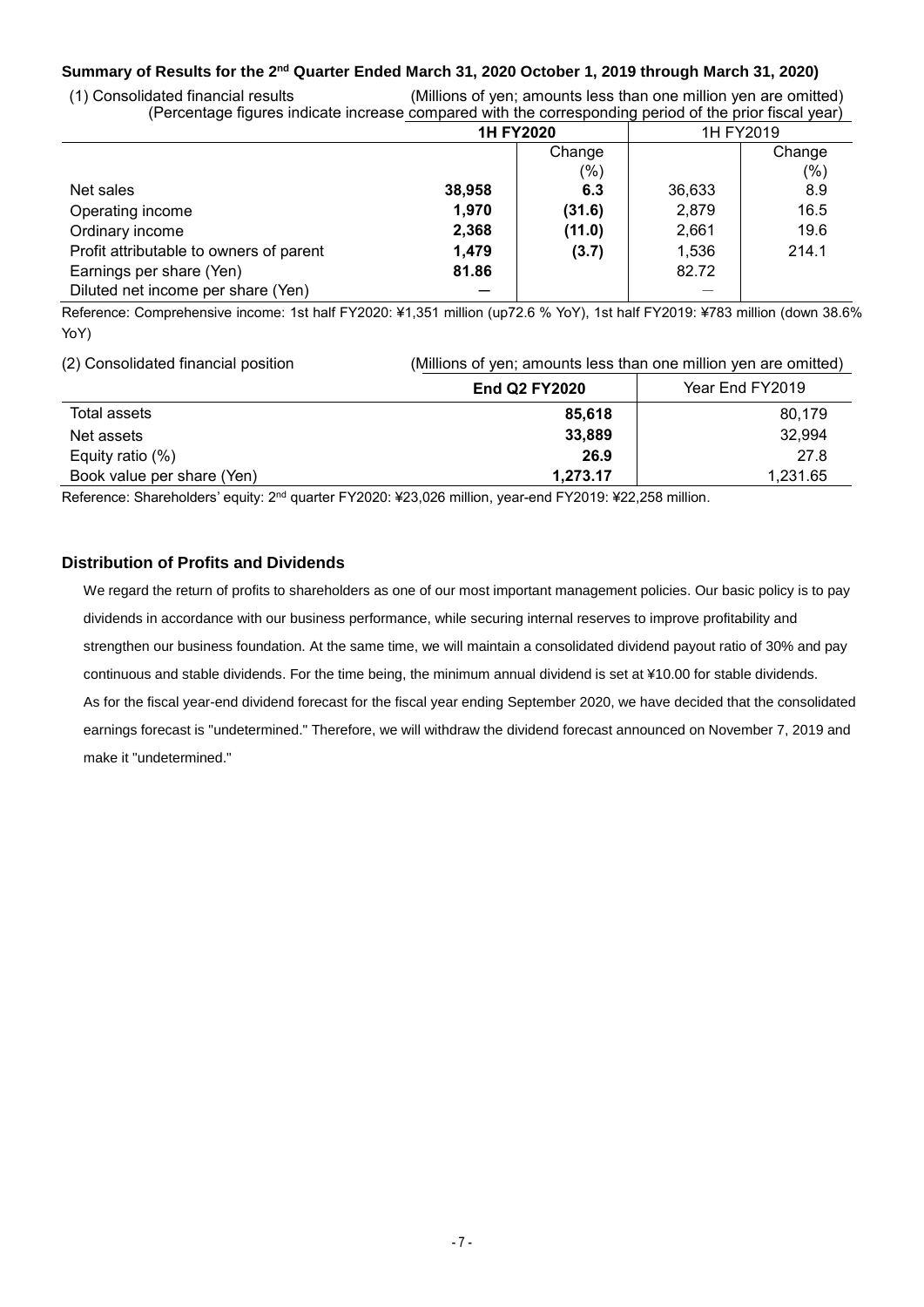## **Consolidated Financial Statements for the 2 nd Quarter Ended March 1, 2020**

# **(1) Consolidated Balance Sheets**

|                                           |                  | (Millions of yen)    |
|-------------------------------------------|------------------|----------------------|
|                                           | Q2 FY2020        | Year End FY2019      |
|                                           | (March 31, 2020) | (September 30, 2019) |
| Assets                                    |                  |                      |
| <b>Current assets</b>                     |                  |                      |
| Cash and deposits                         | 14,334           | 12,146               |
| Notes and accounts receivable - trade     | 13,637           | 13,082               |
| Merchandise and finished goods            | 654              | 682                  |
| Work in process                           | 3,952            | 4,074                |
| Raw materials and supplies                | 2,657            | 2,578                |
| Other                                     | 3,552            | 3,009                |
| Allowance for doubtful accounts           | (69)             | (67)                 |
| Total current assets                      | 38,718           | 35,506               |
| <b>Non-current assets</b>                 |                  |                      |
| Property, plant and equipment             |                  |                      |
| Buildings and structures, net             | 14,252           | 13,471               |
| Machinery, equipment and vehicles, net    | 10,647           | 9,848                |
| Land                                      | 6,424            | 6,425                |
| Other, net                                | 5,283            | 4,004                |
| Total property, plant and equipment       | 36,607           | 33,750               |
| Intangible assets                         |                  |                      |
| Goodwill                                  | 87               | 237                  |
| Other                                     | 1,406            | 1,338                |
| <b>Total intangible assets</b>            | 1,493            | 1,575                |
| Investments and other assets              |                  |                      |
| Investment securities                     | 2,616            | 3,007                |
| Lease and guarantee deposits              | 1,973            | 1,997                |
| Other                                     | 4,779            | 4,921                |
| Allowance for doubtful accounts           | (570)            | (579)                |
| <b>Total investments and other assets</b> | 8,798            | 9,347                |
| <b>Total non-current assets</b>           | 46,900           | 44,673               |
| <b>Total assets</b>                       | 85,618           | 80,179               |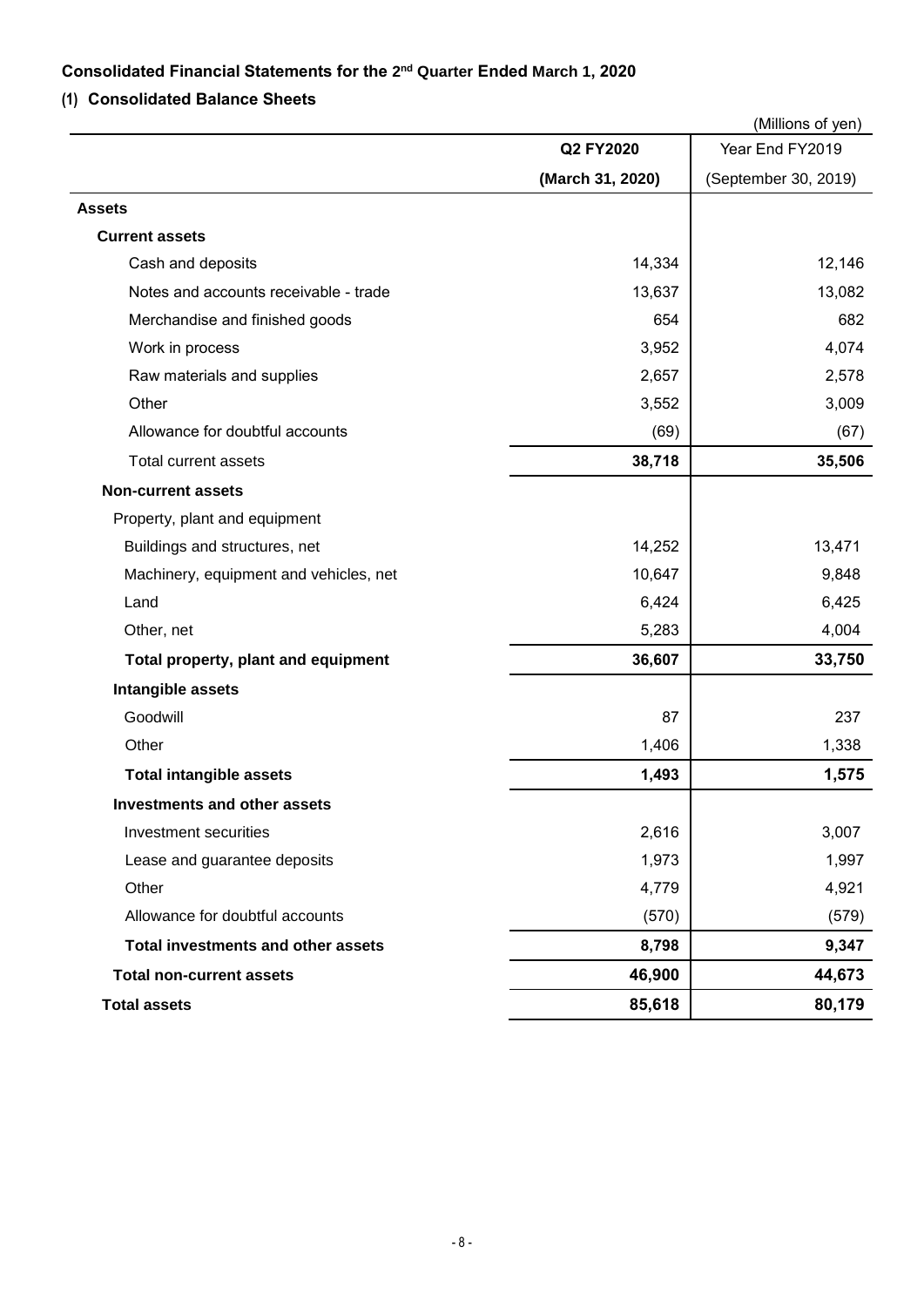|                                              |                  | (Millions of yen)    |
|----------------------------------------------|------------------|----------------------|
|                                              | Q2 FY2020        | Year End FY2019      |
|                                              | (March 31, 2020) | (September 30, 2019) |
| <b>Liabilities</b>                           |                  |                      |
| <b>Current liabilities</b>                   |                  |                      |
| Notes and accounts payable - trade           | 918              | 1,082                |
| Short-term borrowings                        | 3,918            | 3,018                |
| Current portion of long-term debt            | 2,958            | 2,822                |
| <b>Commercial papers</b>                     | 4,000            | 2,000                |
| Income taxes payable                         | 424              | 647                  |
| Provision for bonuses                        | 2,071            | 2,677                |
| Provision for loss on orders received        | 612              | 561                  |
| Other                                        | 11,975           | 9,935                |
| <b>Total current liabilities</b>             | 26,878           | 22,743               |
| <b>Non-current liabilities</b>               |                  |                      |
| Long-term debt                               | 12,050           | 11,356               |
| Net defined benefit liability                | 9,077            | 8,721                |
| Other                                        | 3,722            | 4,364                |
| <b>Total non-current liabilities</b>         | 24,850           | 24,441               |
| <b>Total liabilities</b>                     | 51,729           | 47,185               |
| <b>Net assets</b>                            |                  |                      |
| <b>Shareholders' equity</b>                  |                  |                      |
| Capital stock                                | 3,087            | 3,087                |
| Capital surplus                              | 6,100            | 6,102                |
| Retained earnings                            | 15,119           | 14,121               |
| Treasury shares                              | (1, 551)         | (1, 578)             |
| <b>Total shareholders' equity</b>            | 22,756           | 21,733               |
| Accumulated other comprehensive income       |                  |                      |
| Unrealized gain(loss) on securities          | 358              | 613                  |
| Foreign currency translation adjustments     | (57)             | (35)                 |
| Remeasurements of defined benefit plans      | (31)             | (52)                 |
| Total accumulated other comprehensive income | 269              | 525                  |
| <b>Non-controlling interests</b>             | 10,863           | 10,735               |
| <b>Total net assets</b>                      | 33,889           | 32,994               |
| <b>Total liabilities and net assets</b>      | 85,618           | 80,179               |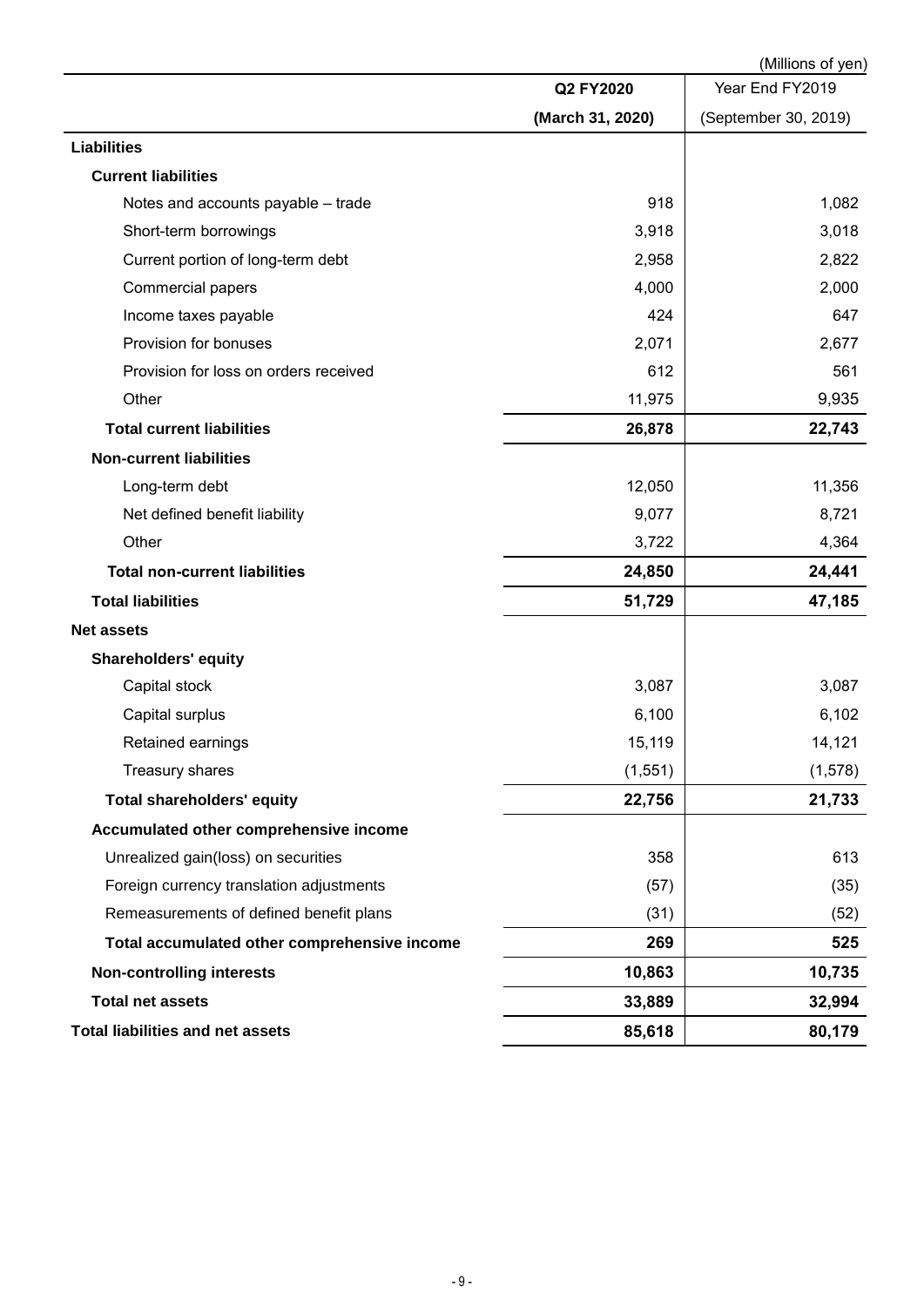# **(2) Consolidated Statement of Income**

|                                                               |                   | (Millions of yen) |
|---------------------------------------------------------------|-------------------|-------------------|
|                                                               | 1H FY2020         | 1H FY2019         |
|                                                               | (October 1, 2019- | (October 1, 2018- |
|                                                               | March 31, 2020)   | March 31, 2019)   |
| <b>Net sales</b>                                              | 38,958            | 36,633            |
| <b>Cost of sales</b>                                          | 30,782            | 28,240            |
| <b>Gross profit</b>                                           | 8,176             | 8,392             |
| Selling, general and administrative expenses                  | 6,205             | 5,513             |
| <b>Operating income</b>                                       | 1,970             | 2,879             |
| Non-operating income                                          |                   |                   |
| Interest income                                               | $\overline{2}$    | 2                 |
| Share of profit of entities accounted for using equity method | 421               |                   |
| Other                                                         | 68                | 48                |
| <b>Total non-operating income</b>                             | 492               | 50                |
| <b>Non-operating expenses</b>                                 |                   |                   |
| Interest expenses                                             | 57                | 56                |
| Share of loss of entities accounted for using equity method   |                   | 108               |
| Foreign exchange losses                                       | 13                | 77                |
| Other                                                         | 23                | 25                |
| <b>Total non-operating expenses</b>                           | 94                | 268               |
| <b>Ordinary income</b>                                        | 2,368             | 2,661             |
| <b>Extraordinary income</b>                                   |                   |                   |
| Gain on sales of non-current assets                           | 5                 | 6                 |
| <b>Total extraordinary income</b>                             | 5                 | 6                 |
| <b>Extraordinary losses</b>                                   |                   |                   |
| Impairment loss                                               |                   | 124               |
| Loss on retirement of non-current assets                      | 47                | 50                |
| Loss on valuation of investment securities                    | 66                |                   |
| <b>Total extraordinary losses</b>                             | 114               | 174               |
| Profit before income taxes                                    | 2,259             | 2,493             |
| Current                                                       | 684               | 1,035             |
| Deferred                                                      | (10)              | 107               |
| <b>Total income taxes</b>                                     | 674               | 1,142             |
| <b>Profit</b>                                                 | 1,585             | 1,350             |
| Profit(loss) attributable to non-controlling interests        | 105               | (185)             |
| Profit attributable to owners of parent                       | 1,479             | 1,536             |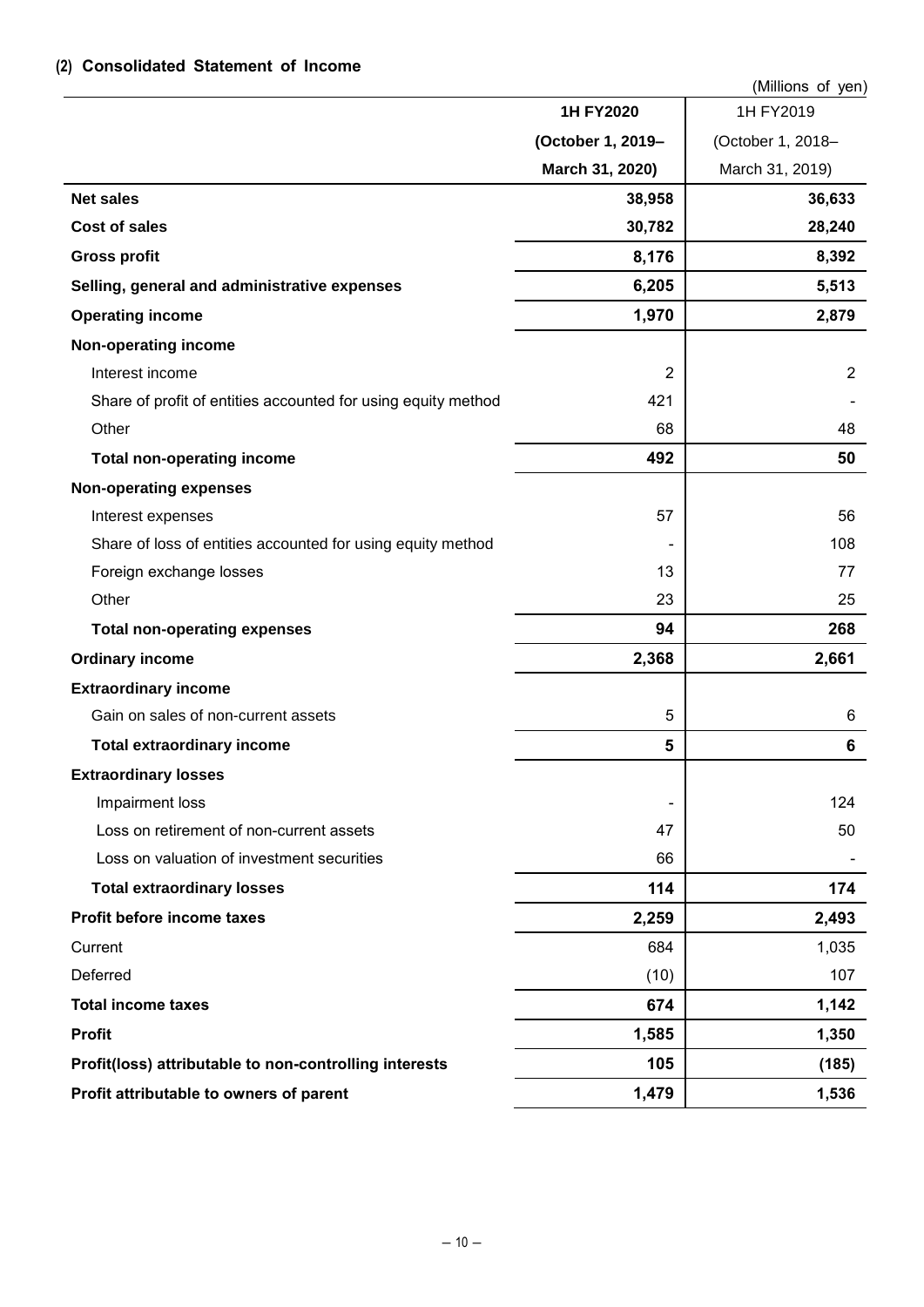# **(3) Consolidated Statement of Comprehensive Income**

|                                                       |                   | (Millions of yen) |
|-------------------------------------------------------|-------------------|-------------------|
|                                                       | 1H FY2020         | 1H FY2019         |
|                                                       | (October 1, 2019- | (October 1, 2018- |
|                                                       | March 31, 2020)   | March 31, 2019)   |
| <b>Profit</b>                                         | 1,585             | 1,350             |
| Other comprehensive income                            |                   |                   |
| Valuation difference on available-for-sale securities | (254)             | (583)             |
| Foreign currency translation adjustments              | (16)              | (23)              |
| Remeasurements of defined benefit plans               | 38                | 39                |
| Total other comprehensive income                      | (233)             | (567)             |
| <b>Comprehensive income</b>                           | 1,351             | 783               |
| Comprehensive income attributable to                  |                   |                   |
| Owners of parent                                      | 1,223             | 977               |
| Non-controlling interests                             | 127               | (194)             |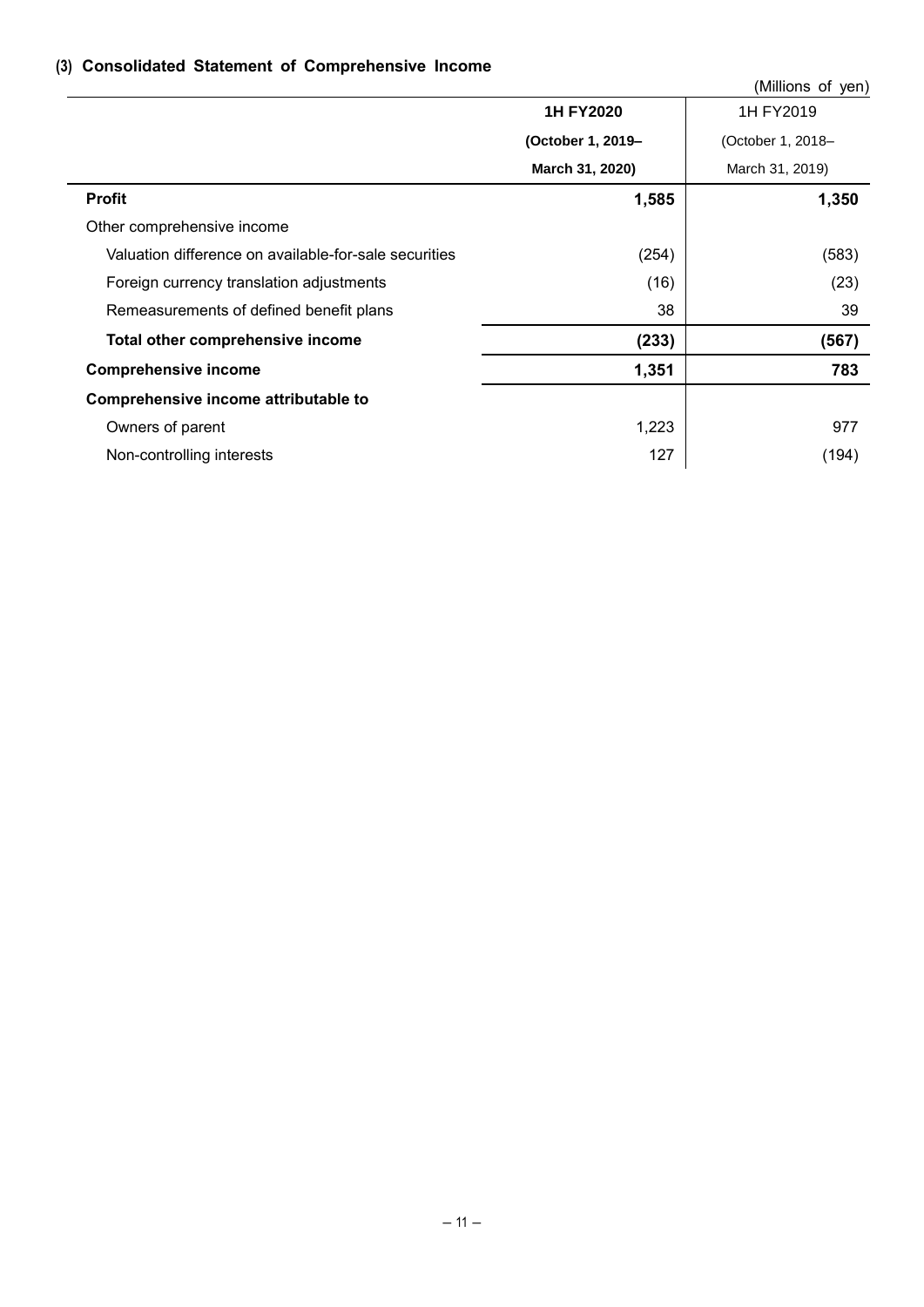## (Millions of yen) **1H FY2020** 1H FY2019 **(October 1, 2019– March 31, 2020)** (October 1, 2018– March 31, 2019) **Cash flows from operating activities:** Profit before income taxes 2,493 Depreciation 1,993 1,728 Impairment loss 124 Amortization of goodwill and the control of the control of the control of the control of the control of the control of the control of the control of the control of the control of the control of the control of the control o Increase (decrease) in allowance for doubtful accounts (7) 0 Increase (decrease) in provision for bonuses (605) (546) Increase (decrease) in provision for directors' bonuses  $(63)$ Increase (decrease) in net defined benefit liability 398 | 398 | 395 Interest and dividend income (2) (2) Interest expenses  $56$ Foreign exchange losses (gains) 68 Share of loss (profit) of entities accounted for using equity method  $(421)$  108 Decrease (increase) in notes and accounts receivable - trade (555) (836) Decrease (increase) in inventories **1998** 92 Increase (decrease) in notes and accounts payable trade  $(164)$  102 Increase (decrease) in accrued expenses (131) (89) Increase (decrease) in advances received 221 | 221 | 221 | 206 Other, net (689) (578) Subtotal **2,581 3,281** Interest and dividend income received  $\overline{2}$   $\overline{4}$   $\overline{4}$ Interest expenses paid (56) (66)  $Income taxes paid$  (960) (1,488) Proceeds from subsidy income 2 2 **Net cash provided by (used in) operating activities 1,574 1,744**

## **(4) Consolidated Statement of Cash Flows**